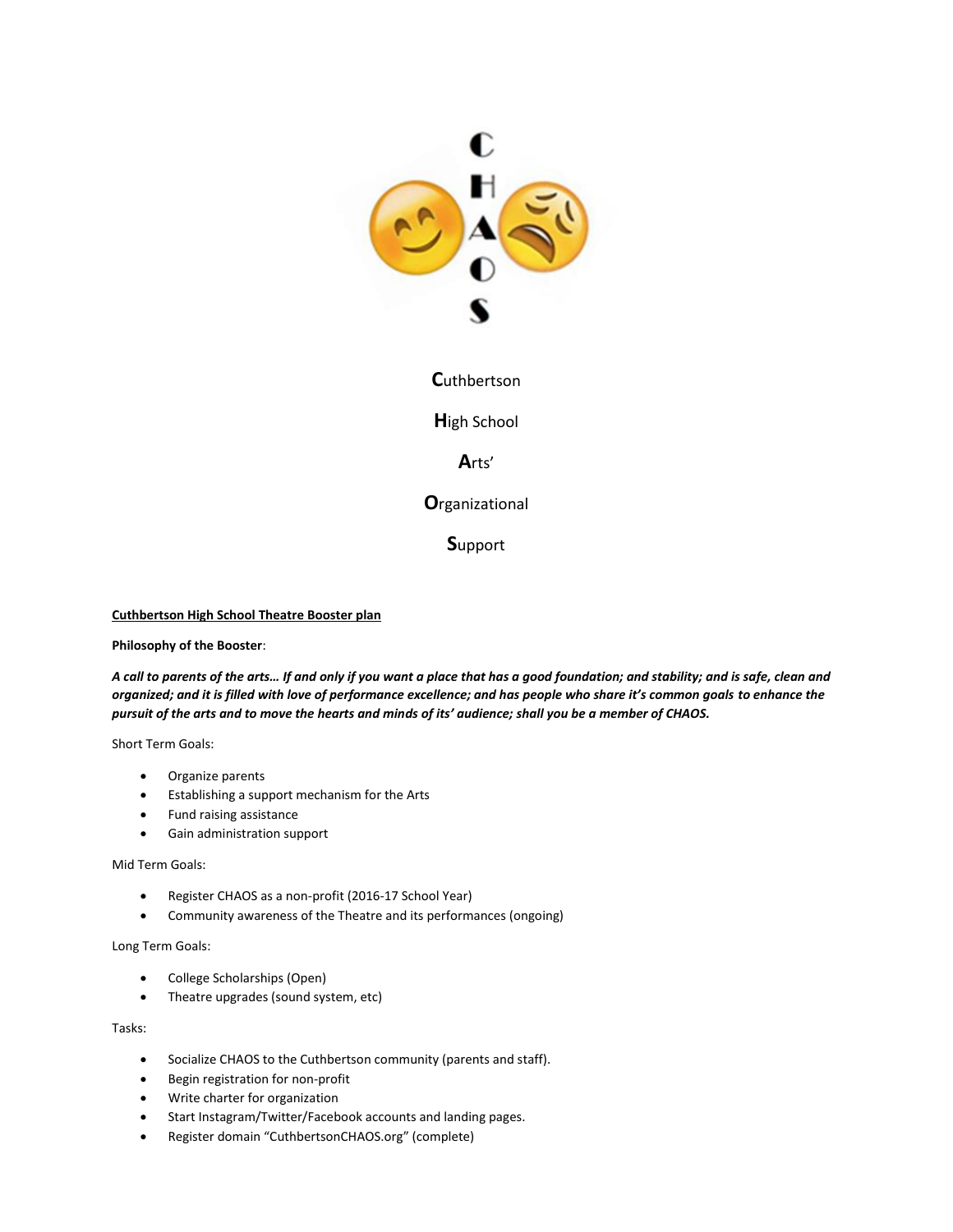- Gain administration approval for Theatre parent booster group.
- Establish calendar of events for fund raising, NCTC support, and other major milestones for 2016/17 school year.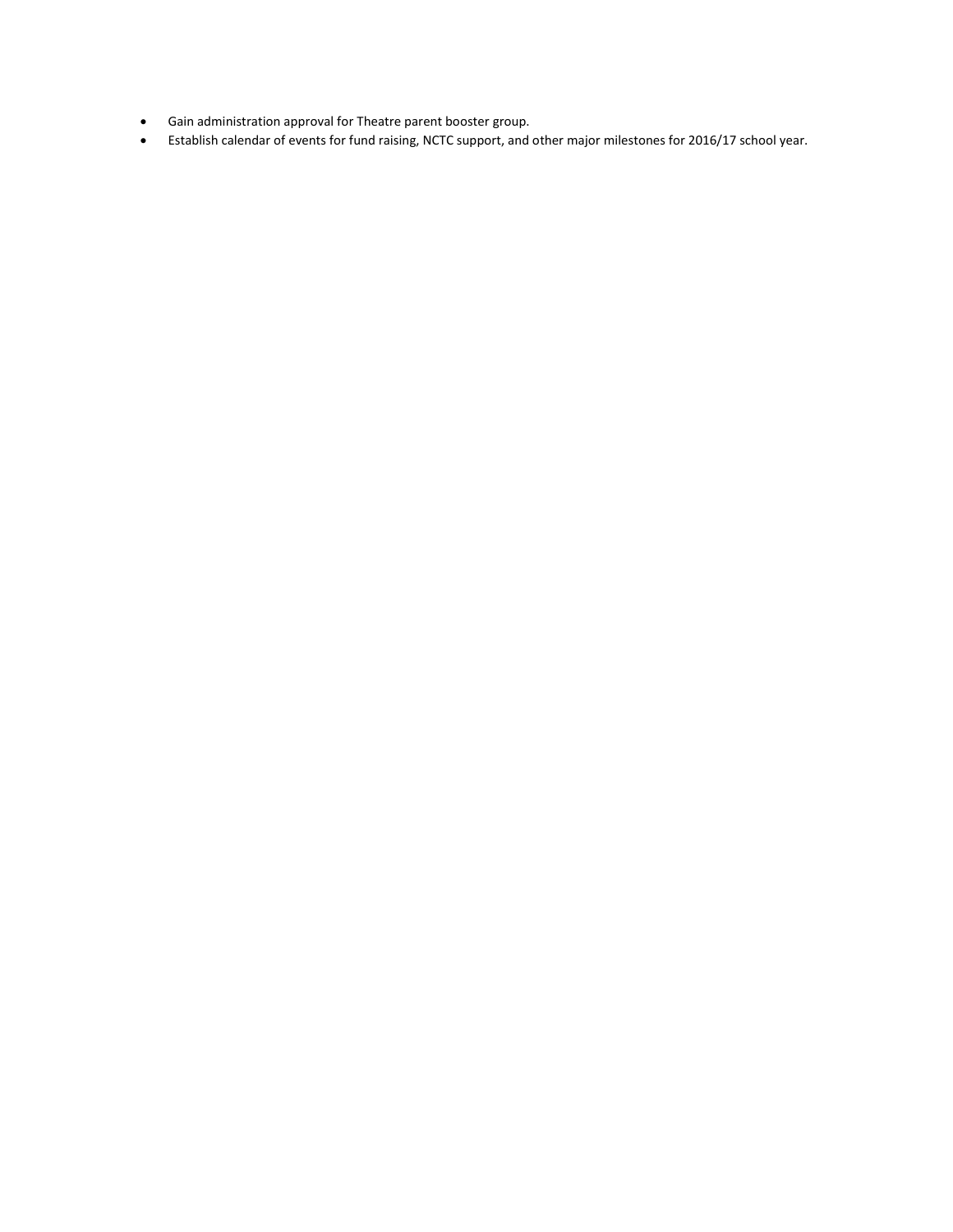# *Charter, By Laws and Organizational Structure*

#### ARTICLE I. NAME

This organization shall be called the Cuthbertson High Arts Boosters, Inc. AKA: CHAOS (Cuthbertson High Arts' Organizational Support), Cuthbertson High Theatre Boosters

## ARTICLE II. PURPOSE

The purposes of this organization shall be to:

• promote and support the Cuthbertson High School Arts program and the student therein in accordance with Approved guidelines;

• cultivate within Cuthbertson High School and the surrounding community a respect for Cuthbertson High School Arts activities, functions, and achievement; and

• build and maintain an organization of parents and other interested adults to cooperate with the Cuthbertson High School Arts director(s), personnel, staff, and the Cuthbertson School District in the general education and development of all students involved in the Cuthbertson High School Arts program.

#### ARTICLE III. MEMBERSHIP

Section 1. Membership in the Cuthbertson High Arts Boosters shall be open to any person wishing to advance the purposes of the organization. All Cuthbertson High School staff shall be invited members of this organization, but shall not have voting privileges (other than the Principal, Theatre Director and Choral Director). Students shall not be considered members of the organization, but are welcome to attend meetings to present issues and to express their views.

Section 2. The Principal as well as the Theatre and Choral Directors shall be considered honorary members of this organization. As honorary members, voting rights shall be extended and they are not required to pay dues.

Section 3. Dues. Returning members will be asked to pay their annual fees by September of each school year. New memberships are open year round, and new members' dues are required immediately upon joining the booster club. Each active, paid membership shall be allowed only one (1) vote per entire family. Membership shall become active upon full payment of the currently assessed regular dues. Membership of the years following will be from September 1st of the current year through August 31st of the following year. Dues must be paid in full to vote on all booster club issues.

Section 4. Any parent with a student in good standing at Cuthbertson High School may become a member. A membership shall immediately become null and void/inactive following the voluntary or involuntary dismissal and/or removal of a high school member. Dues are non-refundable.

## ARTICLE IV. OFFICERS

Section 1. The officers of the Cuthbertson High Arts Boosters shall consist of six persons including: 1) the President, 2) a Vice President for Theatre Performances, 3) a Vice President for Choral Performances, 4)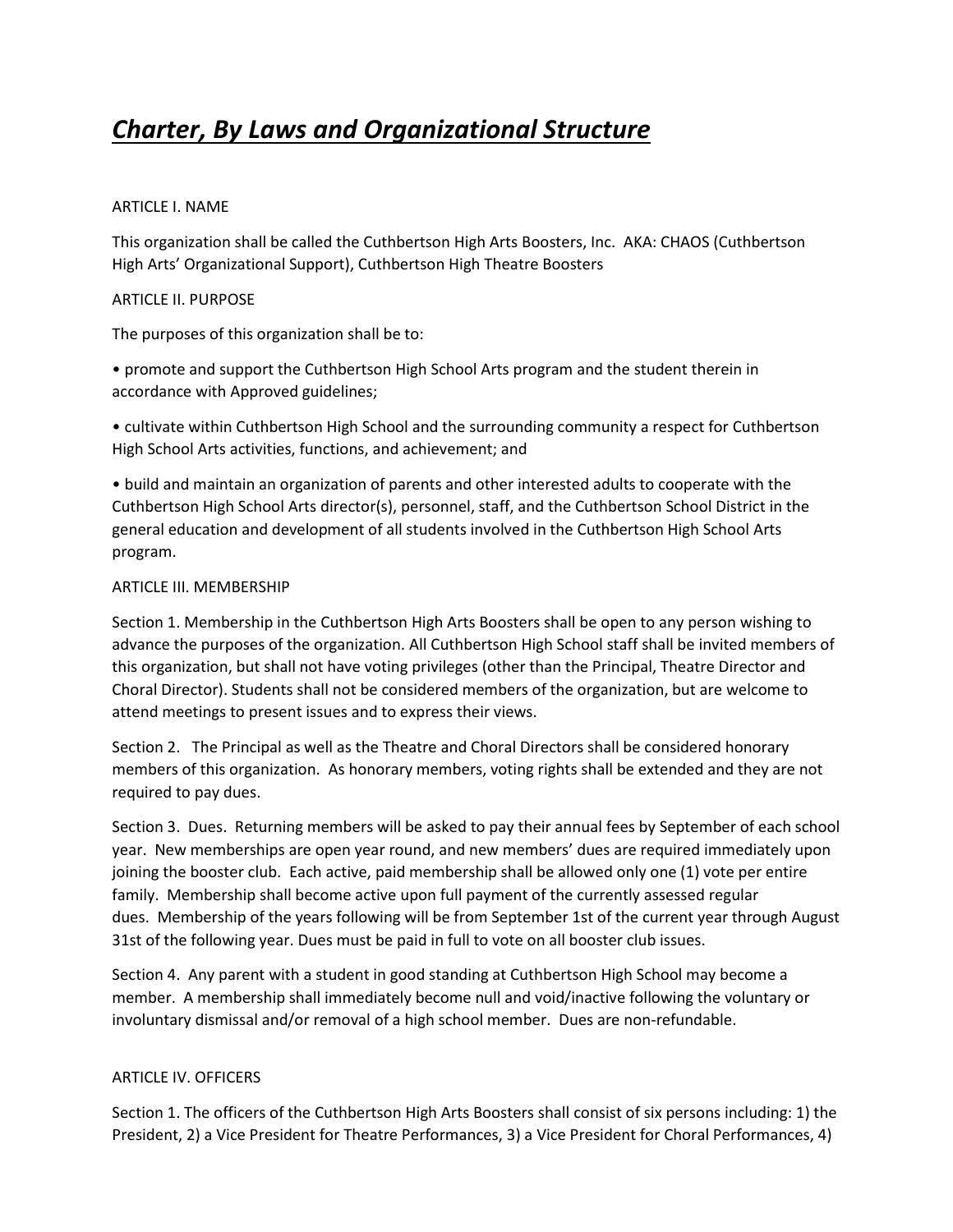a Vice President for Support Activities, 5) a Secretary and, 6) a Treasurer. These individuals will constitute the Executive Board.

Section 2. Each officer of the Executive Board shall have one vote. The Theatre Director and Choral Director shall each have one vote.

Section 3. The terms for each office shall be one year, beginning on July 1 of each school year, following elections that will occur between April 1 and May 31 of each school year. Unless no one else steps forward, and unless it is voted as such by the general membership and agreed upon by the Executive Board, individuals shall not serve more than two consecutive terms in the same office.

Section 4. Candidates for the offices of President, Vice President(s), Secretary, and Treasurer shall be parents or guardians of students who will be participants in the Cuthbertson High School Arts program during the upcoming school year. Candidates will be nominated by a committee of three persons, which will include one officer, one committee chairperson, and one general member, each from the current year's membership. Candidates may be nominated by the general membership as well.

Section 5. The Executive Board shall have the responsibility and authority to provide general supervision of the activities of the Cuthbertson High Arts Boosters between meetings, including project planning for fundraising and other activities supporting the director(s) and participants in the Cuthbertson High School Arts program and shall have the authority to approve expenditures from the organization's funds of \$500.00 dollars or less. Approval of expenditures by the Executive Board in the absence of a general membership meeting must be by a majority (50 % plus one (1) of the current officers). All officers shall act in accordance with the directives and goals as set forth by Cuthbertson High School and in accordance with the Cuthbertson Arts director(s).

Section 6. Duties of the officers shall include:

• President - the President is the chief officer of the Cuthbertson High Arts Boosters and provides leadership for the organization. The President shall prepare the agenda for general membership meetings, serve as the representative of the organization, and act as liaison between this organization, the Cuthbertson High School Arts director(s), and Cuthbertson High School administration. The President shall maintain an accurate yearly log of his/her activities in order to assist a succeeding or replacement President. The outgoing President shall surrender all records associated with his/her office to the incoming President within fifteen (15) days after the end of the term of office, that is, by July 15 of each calendar year.

• Vice President for Theatre Performances - the Vice President for Theatre Performances shall be responsible for supporting the Cuthbertson Theatre program by coordinating various activities of the Cuthbertson Arts Boosters that are directly related to specific performances such as event programs, tickets, flowers, food for cast and crew at rehearsals, concessions at performances, and managing ushers and backstage volunteers at performances. The Vice President for Theatre Performances will assist the Vice President for Support Activities as needed.

• Vice President for Choral Performances - the Vice President for Choral Performances shall be responsible for supporting the Cuthbertson Choral program by coordinating various activities of the Cuthbertson Arts Boosters that are directly related to specific performances such as event programs, tickets, flowers, food for rehearsals, concessions at performances, and managing ushers and backstage volunteers at performances. The Vice President for Choral Performances will assist the Vice President for Support Activities as needed.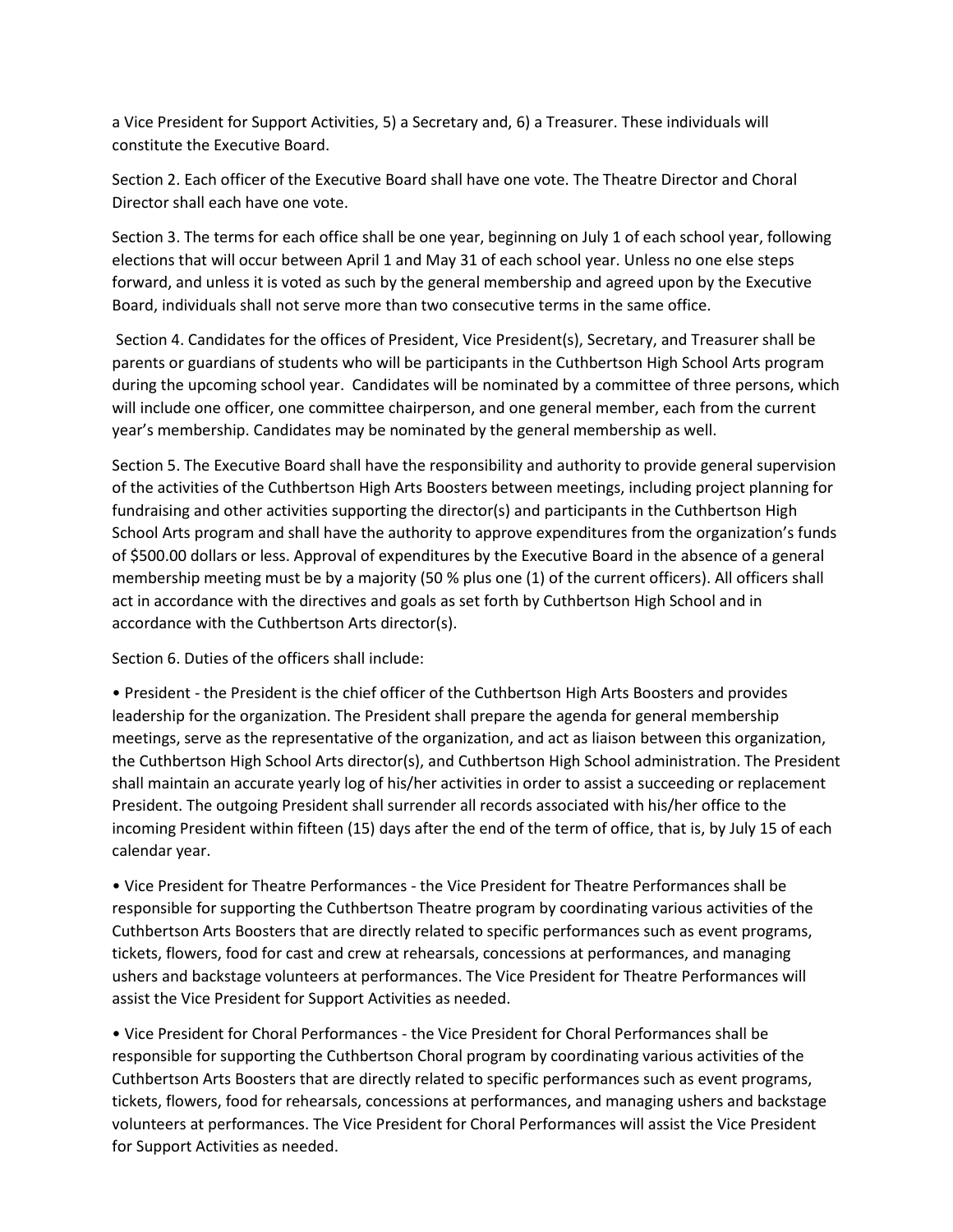• Vice President for Support Activities - the Vice President for Support Activities shall be responsible for supporting the Cuthbertson Arts program by coordinating various activities of the Cuthbertson High Arts Boosters such as fundraising, publicity (both internal and external) to Cuthbertson High School, special events (e.g. support for award ceremonies), volunteer coordination, social media (Facebook/Instagram/Twitter), and public service activities. The Vice President for Support Activities will assist the Vice President for Performances as needed.

• Secretary - the Secretary shall take minutes at the Executive Board and general membership meetings of the organization, serve as the organization's official correspondent, and keep all organizational records. The Secretary shall distribute proposed amendments to these by-laws to the officers and general membership 30 day prior to the general membership meeting at which they will be considered. The Secretary shall maintain an accurate yearly log of his/her activities in order to assist a succeeding or replacement Secretary. The outgoing Secretary shall surrender all records and supplies associated with this office to the incoming Secretary within 15 days after the end of the term of office, that is, by July 15 of each calendar year.

• Treasurer - the Treasurer shall keep all records of financial transactions of the organization, handle the transaction of all financial accounts of the organization, and report on the financial activity and health of the organization at each general membership meeting in written form. The Treasurer shall have available a copy of the financial activity for the current year for members to review at each general membership meeting. Corresponding receipts, ledgers from prior years, bank statements, and other financial information must be maintained a minimum of seven (7) years by the Treasurer and shall be made available for review by members upon their request. The Treasurer shall insure that signature records and contact information is kept up to date for all bank accounts and financial records. The Treasurer's signature must be on all checks that are issued along with the signature of another Executive Board member. The Treasurer shall maintain an accurate yearly log of his/her activities in order to assist a succeeding or replacement Treasurer. The Treasurer shall ensure all books are in good order for any audit and shall surrender the completed books and everything else associated with this office within 15 days after the end of the fiscal year, that is, by July 15 of each calendar year.

## Section 7. Order of Succession of Officers

• Should the President be unable to serve his/her term, the succession of officers shall be the most senior Vice President, followed by the next most senior Vice President.

Should two Vice Presidents have the same seniority, the Executive Board shall vote to decide who will serve as President with a simple majority (50 percent plus one (1) of the Executive Board members) vote required for appointment. If a simple majority is not obtained, a new election for President shall be held at a general membership meeting by order of the Executive Board with a majority (50 percent plus one (1) of the voting members present) determining election. Should the most senior Vice President and next most senior Vice President be unable or unwilling to serve as President, a new election for President shall be held at a general membership meeting by order of the Executive Board with a majority (50 percent plus one (1) of the voting members present) determining election.

## Section 8. Non-Voted Members of the Executive Board

The principal of Cuthbertson High School as well as the Theatre and Choral Directors responsible for the Arts Department at Cuthbertson High School shall be named to the board and will be voting members.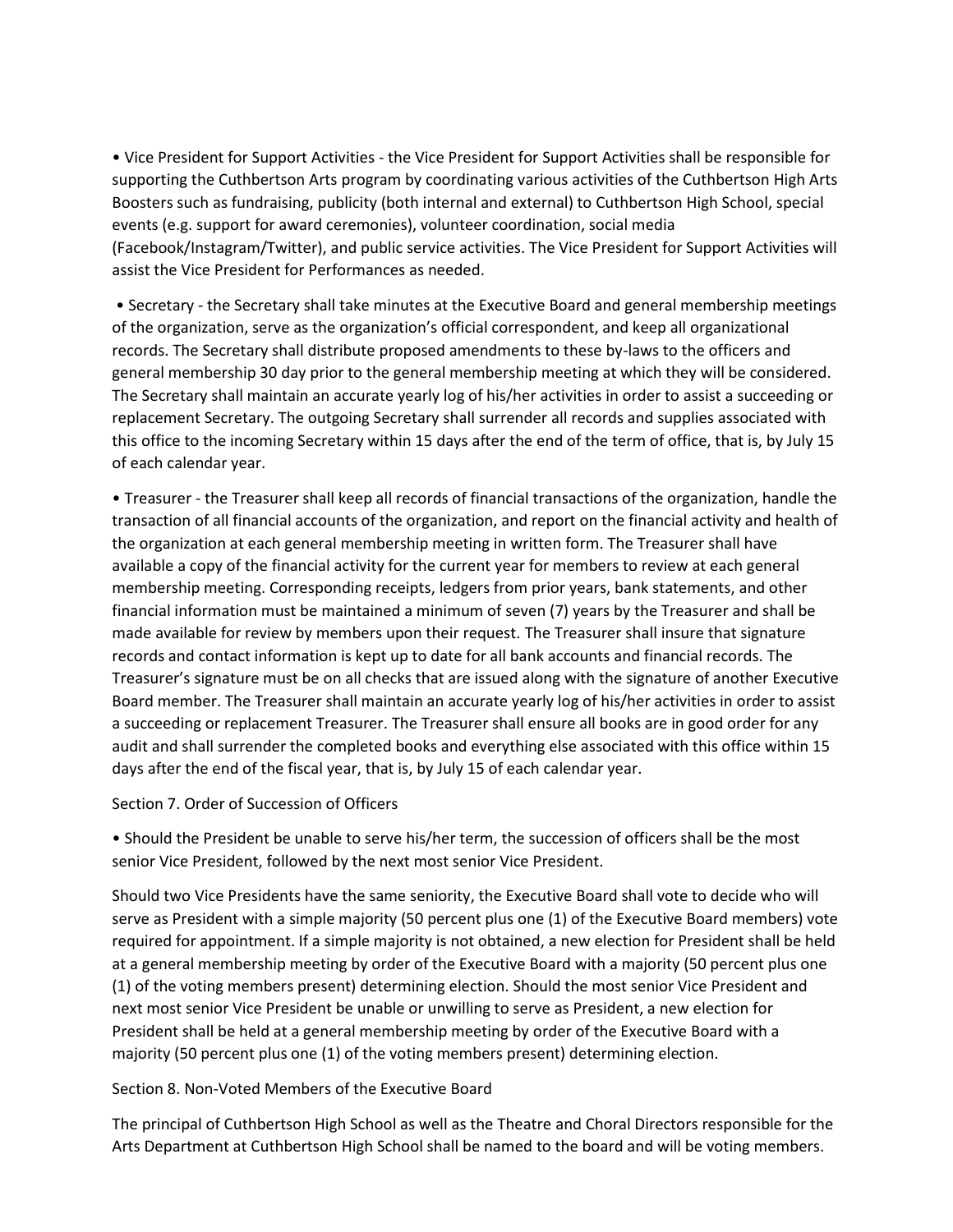The Theatre Director will also act as the Incorporator for the non-profit entity known as Cuthbertson High Theatre Boosters, Inc. The only changes required under the Articles of Incorporation is if there is a change to the Incorporator. Please see the rules of incorporation on the website of the North Carolina Secretary of State.

# ARTICLE V. MEETINGS

Section 1. General membership meetings shall be held monthly from September through May of each school year. Meetings shall be held at Cuthbertson High School at a time designated by the President with the advice and consent of the Executive Board. An alternative regular meeting date and/or place may be chosen by the Executive Board to accommodate the school calendar and other considerations such as inclement weather. Every effort shall be made to accommodate the schedules of the Cuthbertson Arts Director(s) so that he/she/they may attend the meetings as well. The times and dates of all general membership meetings for the school year shall be made publicly available no later than the first day of that school year. Necessary changes/updates to meeting dates or times shall be made publicly available at least seven (7) days prior to the revised meeting date and time.

Section 2. Special meetings shall be called as needed by the President or a majority of the Executive Board, and shall be adequately publicized in the advance and open to all members.

Section 3. Executive Board meetings shall be held prior to the general membership meetings, or as needed, at a time designated by the President but not less than 2 times per fiscal year.

Section 4. In the event that there is no general membership business, the Executive Board may cancel the general membership meeting with at least 7 days' notice and an update posted to the calendar as well as email to the general membership.

# ARTICLE VI. ELECTIONS

Section 1. Elections for Officers and Chairpersons/Co-Chairpersons shall be held between April 1 and May 31 at a general membership meeting of the organization. If additional officers or Chairpersons/Co-Chairpersons are needed throughout the year, these individuals shall be elected following the same procedure as listed in Article VI, Section 2. Regardless of when an individual is elected to a position, the term of office shall not exceed June 30 of the current fiscal year.

Section 2. Elections shall be conducted by ballot when there is more than one nominee for a position. When a ballot vote is used in a general membership election, a simple majority (50 percent plus one of the voting members present) shall determine election. A voice vote may be used in an uncontested election. A quorum of members, as defined in Article VIII, must be present for a vote to take place. Absentee votes are not permitted.

## ARTICLE VII. PARLIAMENTARY PROCEDURE

Section 1. The most recent edition of Alice Sturgis' "The Standard Code of Parliamentary Procedure" shall be the parliamentary authority for this organization.

## ARTICLE VIII. QUORUM

Quorum at any general membership meeting shall consist of a minimum of eight (8) voting members including at least three (3) officers. No vote may take place at a general membership meeting without a quorum present. All five (5) Executive Board members must be present for an Executive Board vote.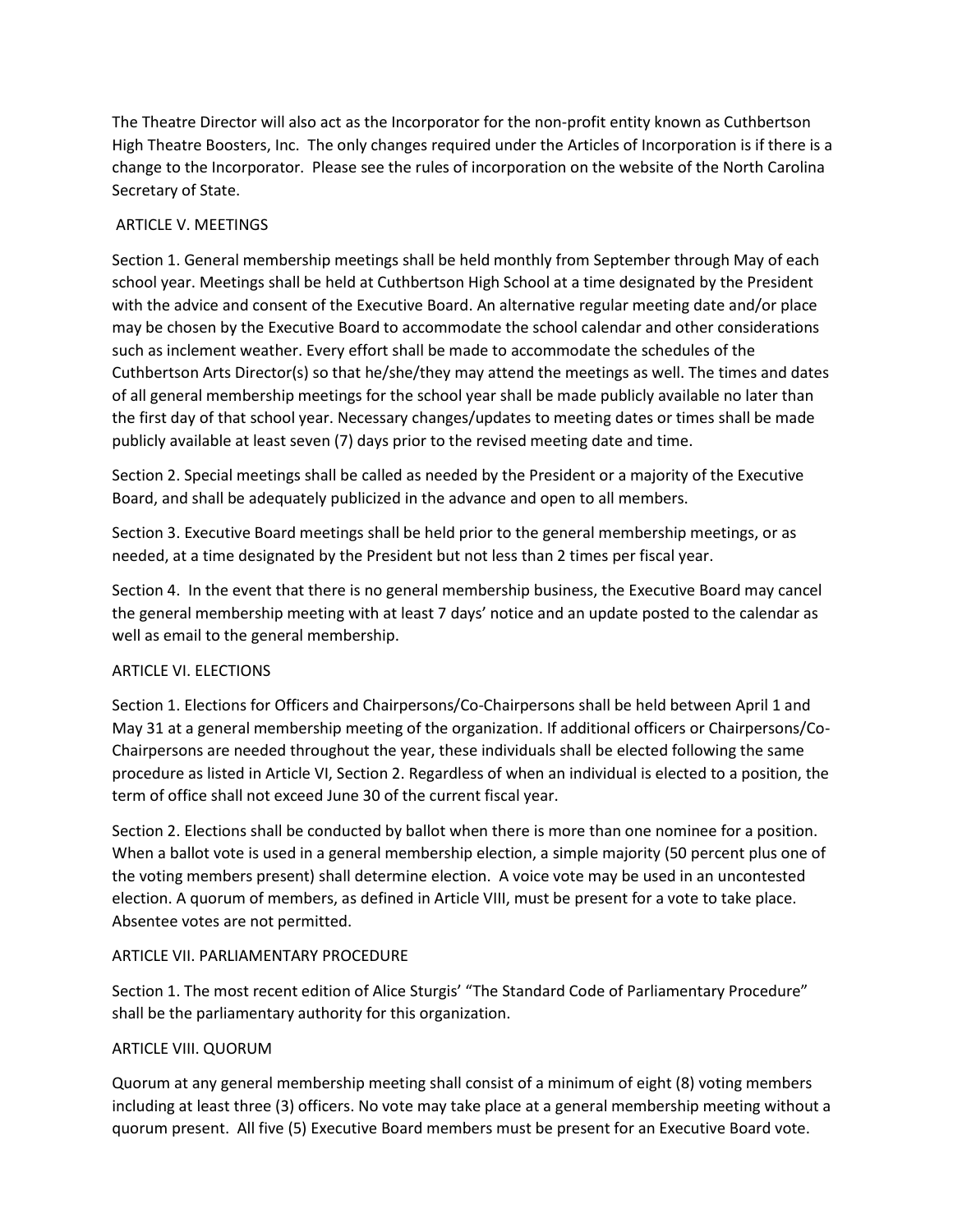#### ARTICLE IX. FUTURE AMENDMENTS

Section 1. These By-Laws may be amended at any general membership meeting by two thirds majority of voting members present if the published amendment(s) is circulated among members one month prior to the meeting. The proposed amendment(s) must be provided in written form to the Secretary at least forty-five (45) days before the general membership meeting where the vote will be held, in order to allow the Secretary to give members the required thirty (30) day notice at the next regular general membership meeting.

Section 2. In the case of an emergency, the Executive Committee may submit a proposed amendment (or amendments) to these By-Laws for consideration at the general membership meeting, without the advance notice requirement of Section 1. Under these circumstances, approval of this amendment shall require a unanimous vote of those voting members present.

## ARTICLE X. FINANCIAL

Section 1. An internal audit of the financial records shall be conducted annually within thirty (30) days of the end of the fiscal year (June 30-July 1). The Internal Audit Committee shall consist of two Cuthbertson High Theatre Boosters members not involved in the disbursement or control of the organization's finances. They shall be appointed by the President during a general membership meeting and with the approval of a majority (50 percent plus 1) of the voting members present. This Committee shall have the authority to determine the degree of involvement of the outgoing and incoming Treasurers during the internal audit. If any discrepancies are found that cannot be accounted for, an external audit shall be conducted by a Certified Public Accountant. The CPA shall be chosen by the President, with the Cuthbertson High Theatre Boosters paying for any fees for the CPA's services.

Section 2. The Cuthbertson High Theatre Boosters President and Treasurer shall be (bonded) at all times.

Section 3. All checks made payable from Cuthbertson High Theatre Boosters shall bear the signature of one of two members of the Executive Committee. One of these signatures shall be that of the Treasurer and the other shall any of the elected board members. The Treasurer shall ensure that the appropriate members of the Executive Committee are on the signature card.

Section 4. The fiscal year shall be from July 1 of the current calendar year until June 30 of the next calendar year.

Section 5. Tax filings shall be the responsibility of the Treasurer as detailed in attachment 1 to these bylaws.

## ARTICLE XI. CREATIVE CONTROL

No action or actions shall be taken by the Cuthbertson High Theatre Boosters, or any member or members thereof, to exert or attempt to exert any control over any portion of the creative process of any Cuthbertson High School Theatre production or program.

## ARTICLE XII. CONDUCTING OFFICIAL VOTING ELECTRONICALLY

In the case of an emergency, official voting (other than officer and chairperson elections) may be conducted electronically. Numbers for a quorum as listed in Article VIII will apply to any electronic vote.

Revised 02/21/2017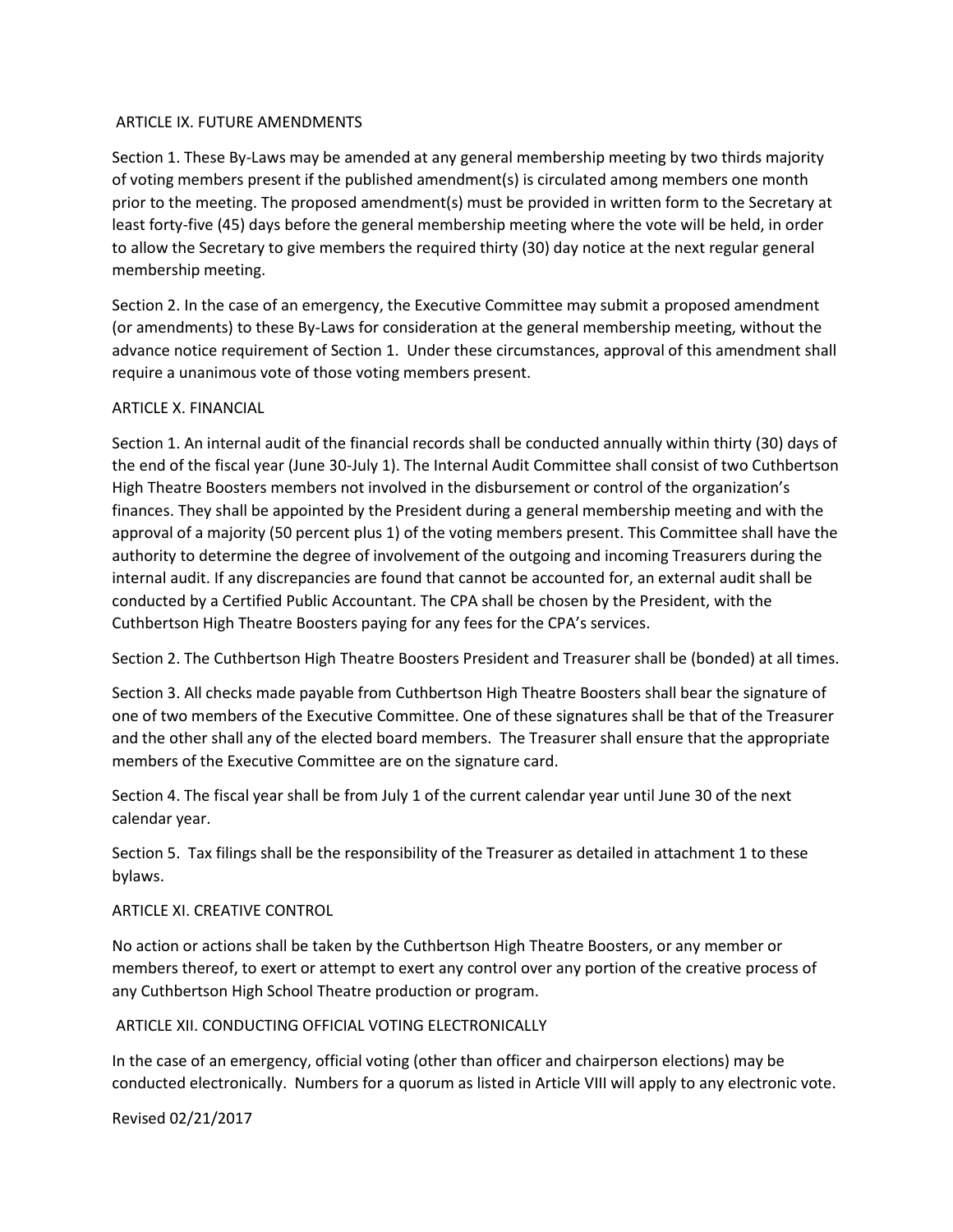Attachments:

- 1. Tax filing procedures for a 501(c)3 organization.
- 2. Membership Fee Structure
- 3. Articles of Incorporation for the State of North Carolina

**Attachment 2: MEMBERSHIP FEES (proposed)**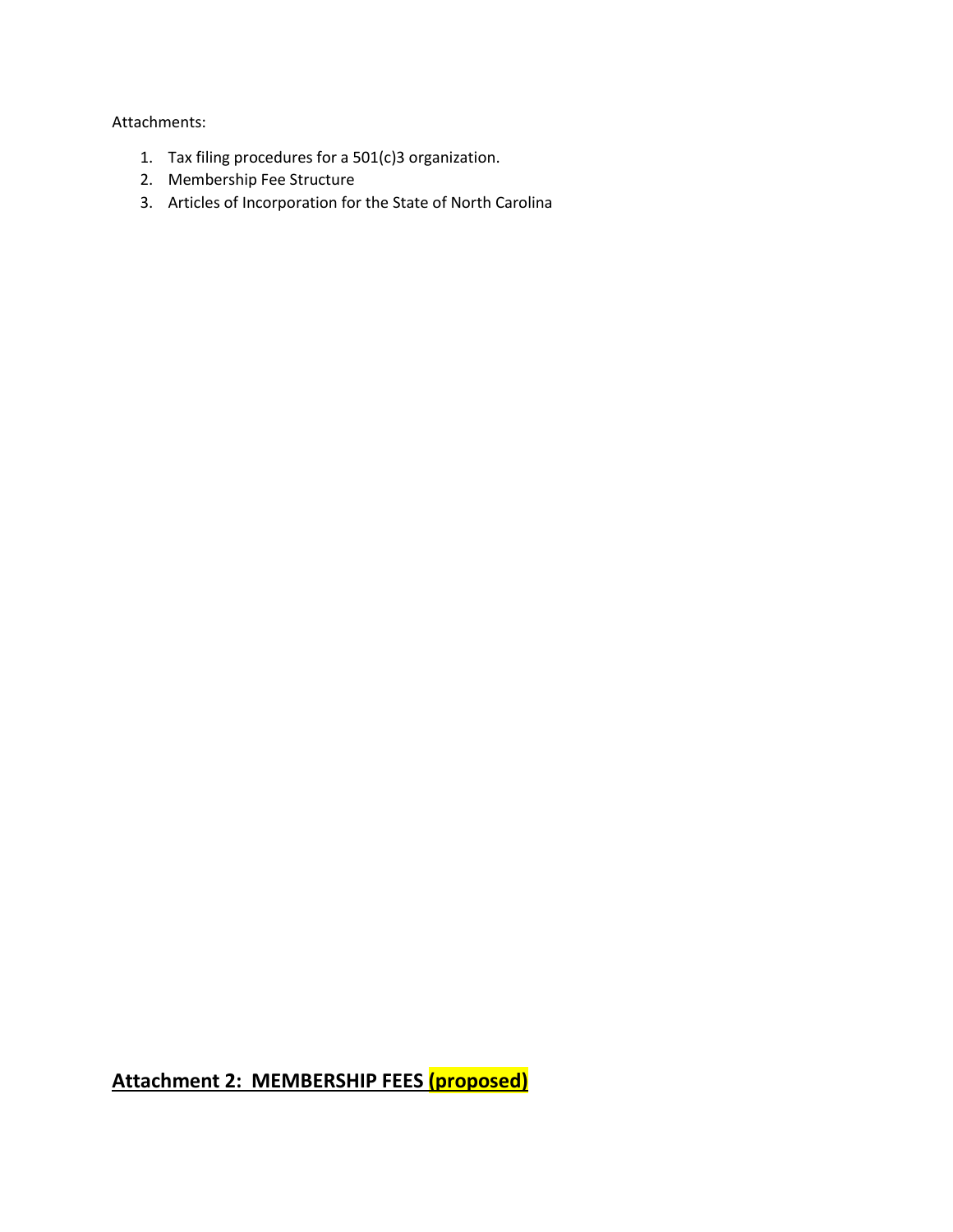The following is the membership fee structure. Membership fees are to be paid separately from donations to the general fund. With approval of the Executive Board, some donations to the general fund may be treated as membership fees and will be granted the associated level of the donation.

| Membership Level        | <b>Benefit</b>           | <b>Benefit</b>            | <b>Benefit</b>          | Amount     |
|-------------------------|--------------------------|---------------------------|-------------------------|------------|
| <b>CHS Arts Founder</b> | Founders list in         | <b>CHS Arts Founder's</b> | Special recognition at  | $$100+$    |
| (throughXX/XX/XXXX)     | 2017-18 Programs         | Emblem (shirt)            | 2017-18 Arts            |            |
|                         |                          |                           | performances            |            |
|                         |                          |                           |                         |            |
| <b>Red Carpet</b>       | $\frac{1}{2}$ page ad in | 4 seats to every CHS      | Special recognition at  | $$150/yr+$ |
|                         | program and CHS          | Arts Performance          | Arts performances       |            |
|                         | Arts T-Shirt             |                           |                         |            |
| Front Row               | Named                    | 2 seats to every CHS      | <b>CHS Arts T-Shirt</b> | $$75/yr+$  |
|                         | recognition in           | Arts Performance          |                         |            |
|                         | program                  |                           |                         |            |
| Member At Large         | <b>CHS Arts T-Shirt</b>  |                           |                         | $$25/yr+$  |
|                         |                          |                           |                         |            |

**Membership Fees:** *This is NOT a requirement to participate in any activity associated with the CHS Arts Department.* Members who pay dues to CHS Arts will be voting members of the organization. Any member at any level may run for office or hold positions within CHS ARTS. Only members who have a child enrolled at CHS are eligible to vote or hold leadership positions (this will be deemed as "vested interest").

**CHS ARTS Founder:** As the organization is born, there will be a unique opportunity to be a member known as a CHS Arts Founder. With a donation of \$100 or more, the parent will be designated as a CHS Arts Founder and will be recognized in the Fall and Spring programs as well as a plaque that will be prominently displayed in the CHS Theatre. The amount pledged as a Founder does not apply to membership for the school year. This is separate donation specifically designed to bolster the organization's general fund.

There will be 3 levels of membership fees to be members of CHS Arts.

**Member at Large:** A Member at Large is any parent of a Cuthbertson High School Student who would like to participate in the booster group. This will be a voting member and will have access to all business pertaining to the operation of the organization. Each Member at Large will receive a CHS Arts T-Shirt. The cost of membership is a donation of \$25 or more to the general fund of CHS Arts.

**Front Row:** Parents who wish to donate \$75 or more will be welcomed as Front Row Members and will receive named recognition in the Theatre programs, 2 seats to every CHS production, and a CHS Arts T-Shirt. This will be a voting member and will have access to all business pertaining to the operation of the organization.

**Red Carpet:** Red Carpet members may be parents or Theatre supporters from the community. Any business or Organization may donate to the level of Red Carpet and receive all the benefits at that level (sans voting rights). At a minimum, the Red Carpet member will donate \$150 and receive a half page ad in each CHS program, 4 tickets to each CHS Arts production, Special Recognition at each CHS Arts performance for that membership year and a CHS Arts T-Shirt. Only Red Carpet members who have a child enrolled at CHS may vote or hold leadership positions.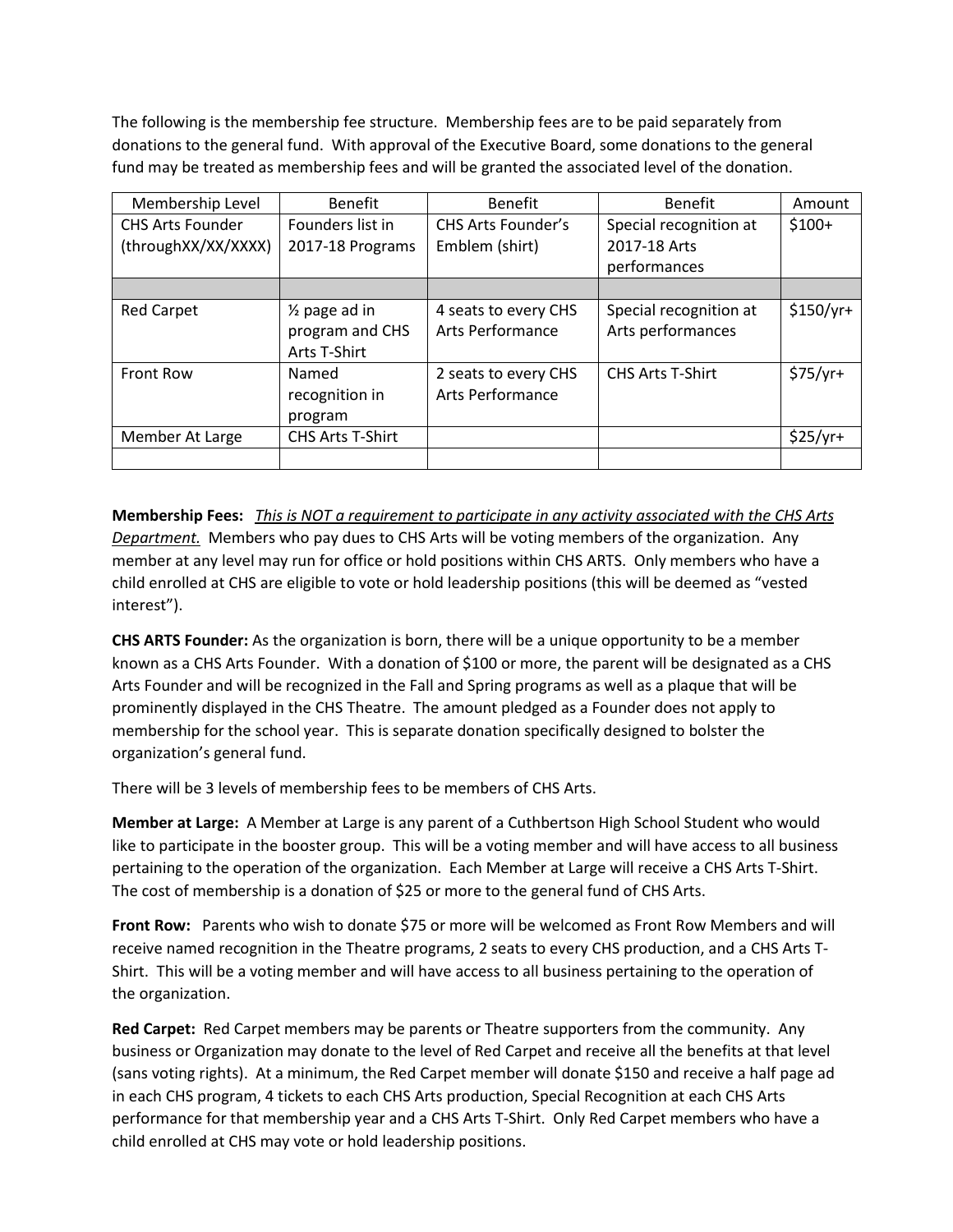The following was submitted to the state of North Carolina on 9/28/2016 and accepted on October 4<sup>th</sup>, 2016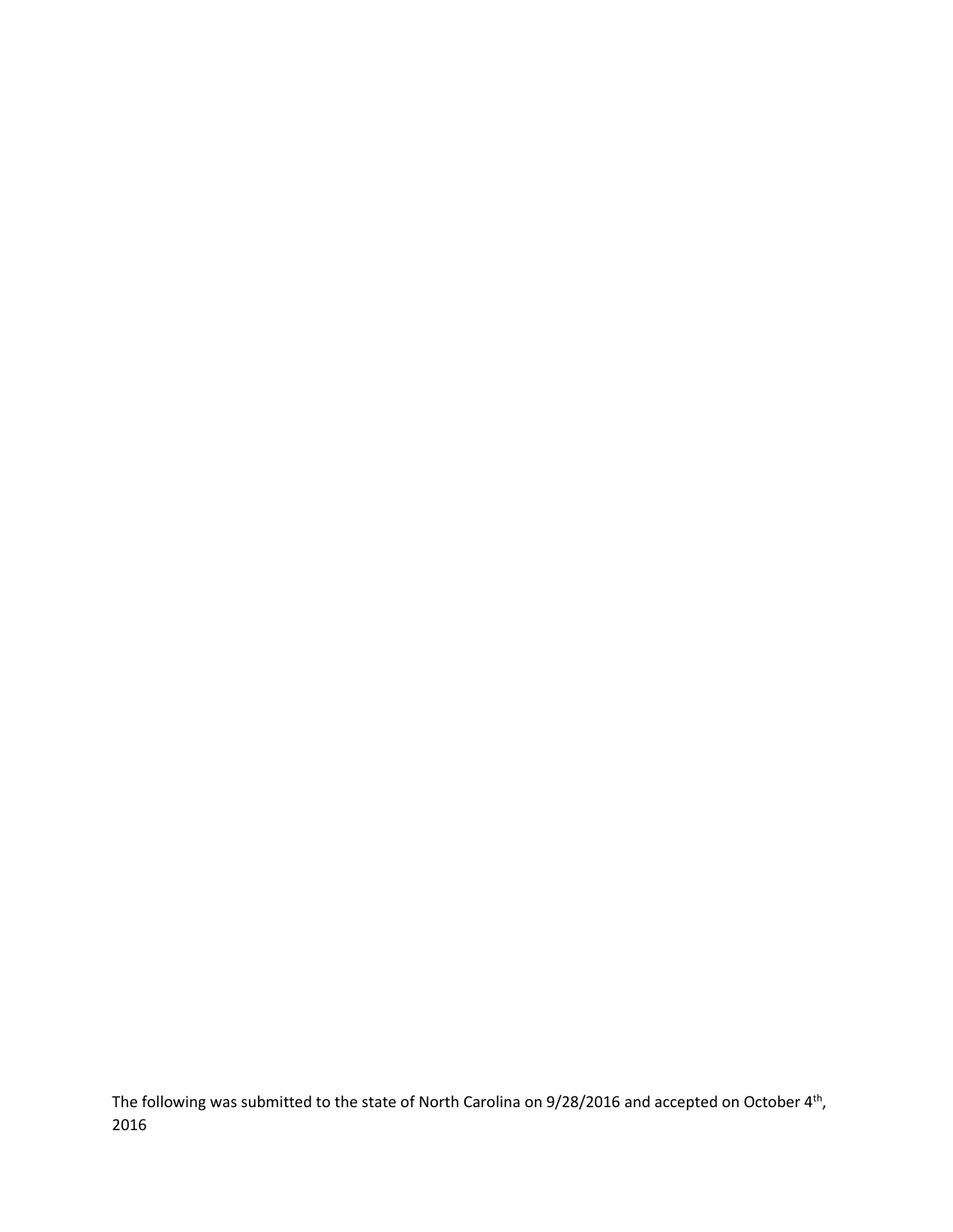## **State of North Carolina**

# **Department of the Secretary of State**

## **ARTICLES OF INCORPORATION**

# **NONPROFIT CORPORATION**

Pursuant to §55A-2-02 of the General Statutes of North Carolina, the undersigned corporation does hereby submit these Articles of Incorporation for the purpose of forming a nonprofit corporation.

- 1. The name of the nonprofit corporation is: **Cuthbertson High Theatre Boosters**.
- 2. XX (Check only if applicable.) The corporation is a charitable or religious corporation as defined in NCGS §55A-1-40(4).
- 3. The name of the initial registered agent is: **Joy Fitzgerald**.
- 4. The street address and county of the initial registered agent's office of the corporation is:

Number and Street: [1400 Cuthbertson Road](http://www.bing.com/mapspreview?&ty=18&q=Cuthbertson%20High&satid=id.sid%3adb30c612-b775-56fd-2b4b-3002715b6a46&ppois=34.9751319885254_-80.7369079589844_Cuthbertson%20High_~&cp=34.975132~-80.736908&v=2&sV=1)

City: **Waxhaw** State: **NC** Zip Code: **28173** County: **Union**

The mailing address *if different from the street address* of the initial registered agent's office is:

Number and Street or PO Box:

City:  $\frac{1}{\sqrt{2}}$  County:

5. The name and address of each incorporator is as follows: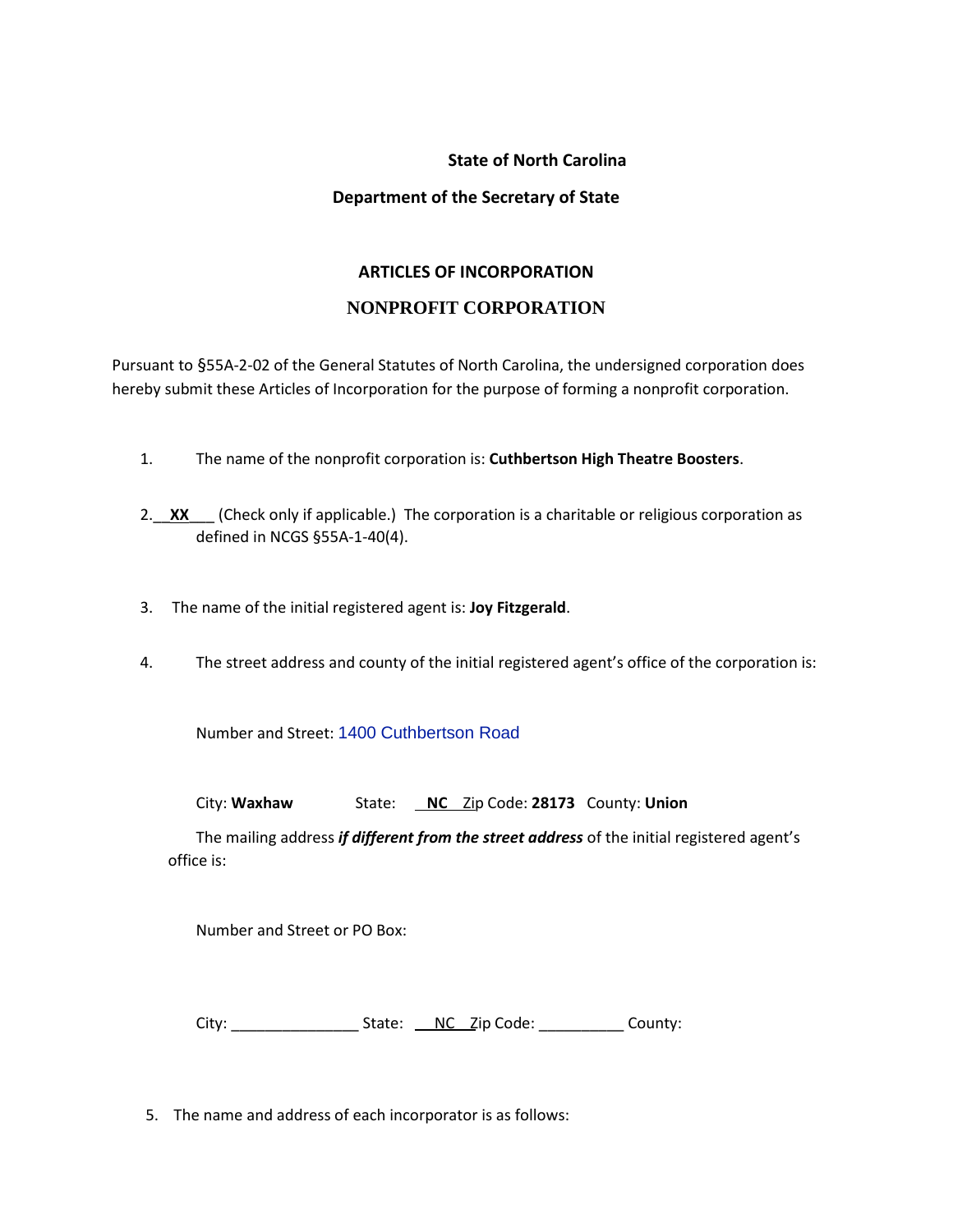#### **Joy Fitzgerald, [1400 Cuthbertson Road, Waxhaw, NC 28173](http://www.bing.com/mapspreview?&ty=18&q=Cuthbertson%20High&satid=id.sid%3adb30c612-b775-56fd-2b4b-3002715b6a46&ppois=34.9751319885254_-80.7369079589844_Cuthbertson%20High_~&cp=34.975132~-80.736908&v=2&sV=1)**

6. (Check either a or b below.)

a.\_\_**XX**\_The corporation will have members.

b. The corporation will not have members.

7. Attached are provisions regarding the distribution of the corporation's assets upon its dissolution:

**In the event of termination, dissolution or winding up of the affairs of the corporation in any manner or for any reason whatsoever, the Directors shall, after paying or making provision for payment of all liabilities of the corporation, distribute all of the remaining assets of the corporation as such the Directors may determine among one or more organizations which are then organized and operated for exempt purposes and qualified as exempt organizations under section 501(c)(3) of the Code and to which contributions are then deductible under Section 170(c)(2) of the Code or to federal, state and local governments to be used exclusively for public purposes.**

8. Any other provisions which the corporation elects to include are attached.

**To the full extent of the time permitted by law, no person who is serving or has served as a Director of the corporation shall be personally liable for any action for monetary damages for breach of his or her duty as a Director whether such action is brought by or in the right of the corporation or otherwise. Neither the amendment nor repeal of the article, nor the adoption of any provisions of these Articles of Incorporation inconsistent with this Article would have accrued or risen, prior to such amendment, repeal or adoption.**

9. The street address and county of the principal office of the corporation is:

Principal Office Telephone Number: **704 296 0105**

Number and Street: [1400 Cuthbertson Road](http://www.bing.com/mapspreview?&ty=18&q=Cuthbertson%20High&satid=id.sid%3adb30c612-b775-56fd-2b4b-3002715b6a46&ppois=34.9751319885254_-80.7369079589844_Cuthbertson%20High_~&cp=34.975132~-80.736908&v=2&sV=1)

City: **Waxhaw**\_\_\_\_\_\_\_\_ State: **NC** Zip Code: **28173** \_\_\_\_\_\_\_\_\_\_ County: **Union**

\_\_\_\_\_\_\_\_\_\_\_\_\_\_\_\_\_\_\_\_\_\_\_\_\_\_\_\_\_\_\_\_\_\_\_\_\_\_\_\_\_\_\_\_\_\_\_\_\_\_\_\_\_\_\_\_\_\_\_\_\_\_\_\_\_\_\_\_\_\_\_\_\_\_

\_\_\_\_\_\_\_\_\_\_\_\_\_\_\_\_\_\_\_\_\_\_\_\_\_\_\_\_\_\_\_\_\_\_\_\_\_\_\_\_\_\_\_\_\_\_\_\_\_\_\_\_\_\_\_\_\_\_\_\_\_\_\_\_\_\_\_\_\_\_\_\_\_\_